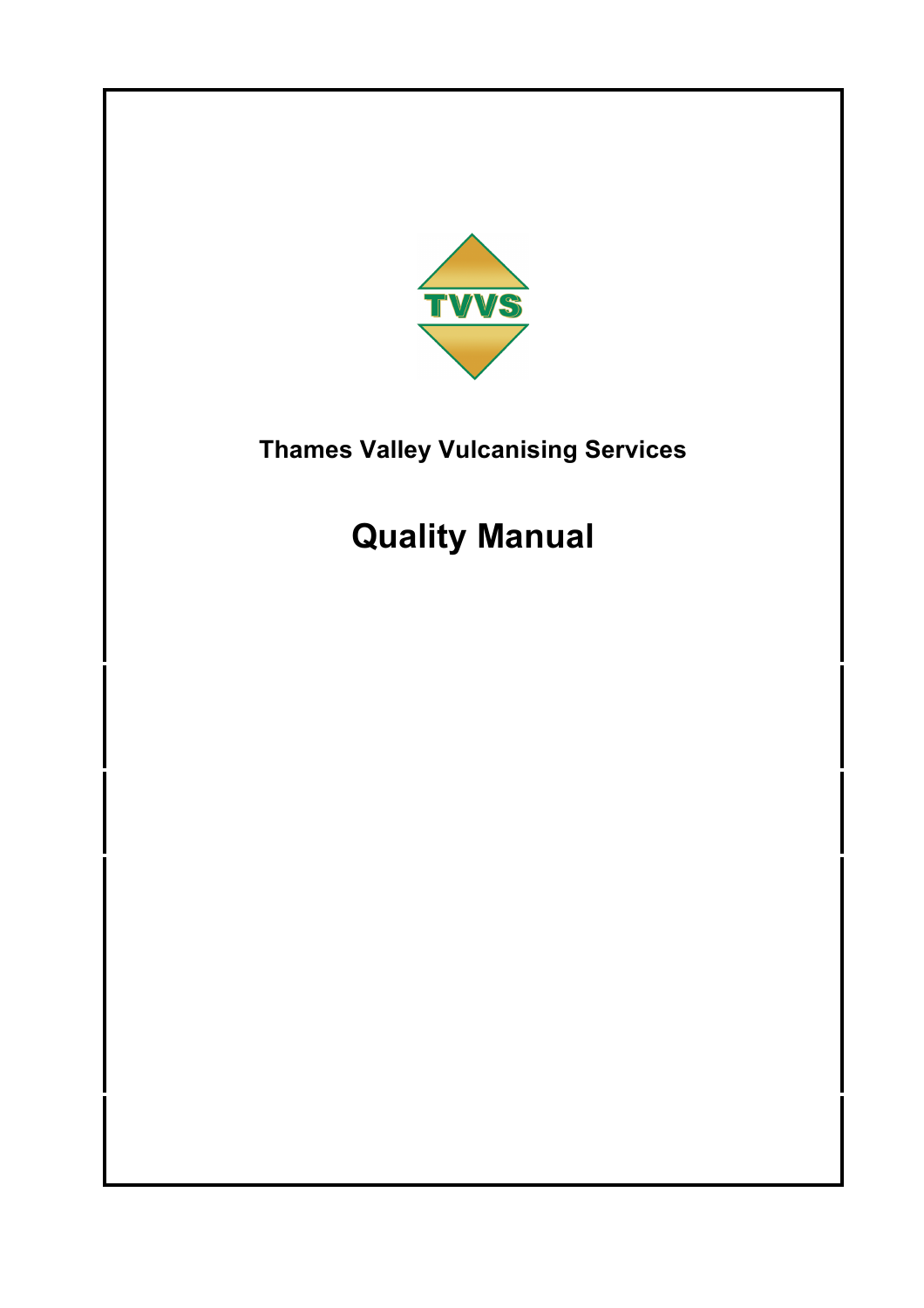**Quality Manual**   $1$ SO9001 : 2008 **Schedule** QM 01

This document is **Page No.** 1 of 1 approved for use **Effective Date 23.04.2003** 

**COPY HOLDER ISSUE NO. 1 ISSUE NO.** 1

# **Copy Holder**

Copy Holder: **Partner (Administration)**

Copy Number : **1 (Master Register)**

This Quality Manual Covers the activities and functions performed by operating areas included in the service scope definition :-

### **The Supply, Maintenance and Repair of Industrial Conveyor Belts and Associated Conveyor Components**

The Quality management system is designed to meet the requirements of

**ISO 9001 : 2008 with the permitted exclusions of:**

**7.3 Design and/or Development 7.6 Control of Measuring and Monitoring Equipment**

*Certificate Number : CA9716*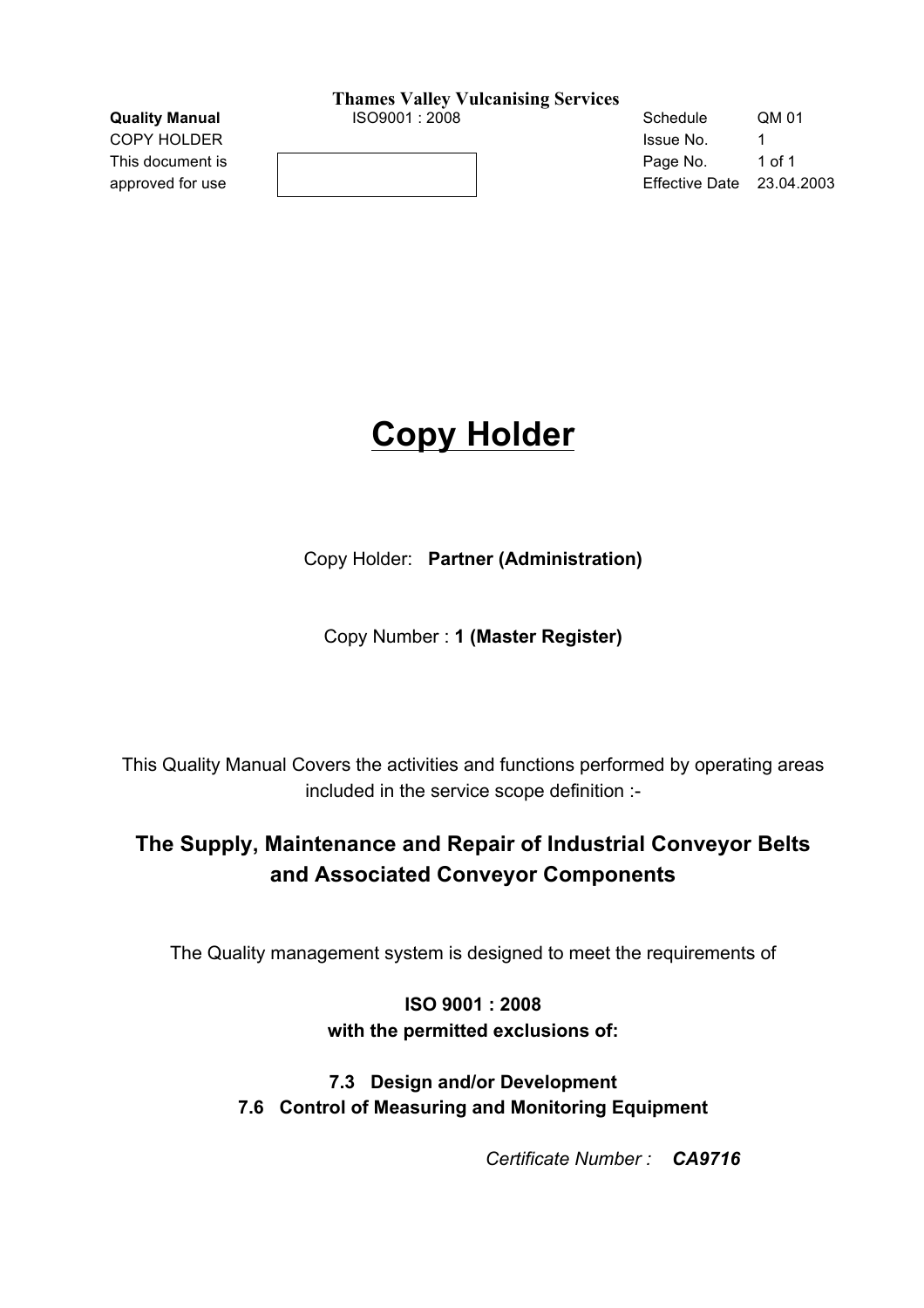| <b>Quality Manual</b> | ISO9001 : 2008 | Schedule              | QM 02      |
|-----------------------|----------------|-----------------------|------------|
| DISTRIBUTION          |                | Issue No.             |            |
| This document is      |                | Page No.              | 1 of 1     |
| approved for use      |                | <b>Effective Date</b> | 23.04.2003 |

# **Distribution**

# **Quality Manual**

| Copy Number 1 (Master Register) – Partner (Administration) | $\sim$                   | Controlled   |
|------------------------------------------------------------|--------------------------|--------------|
| Copy Number 2 - Quality Assurance Systems Ltd              | $\overline{\phantom{a}}$ | Uncontrolled |
| Copy Number 3 -                                            |                          |              |

Copy Number 4 -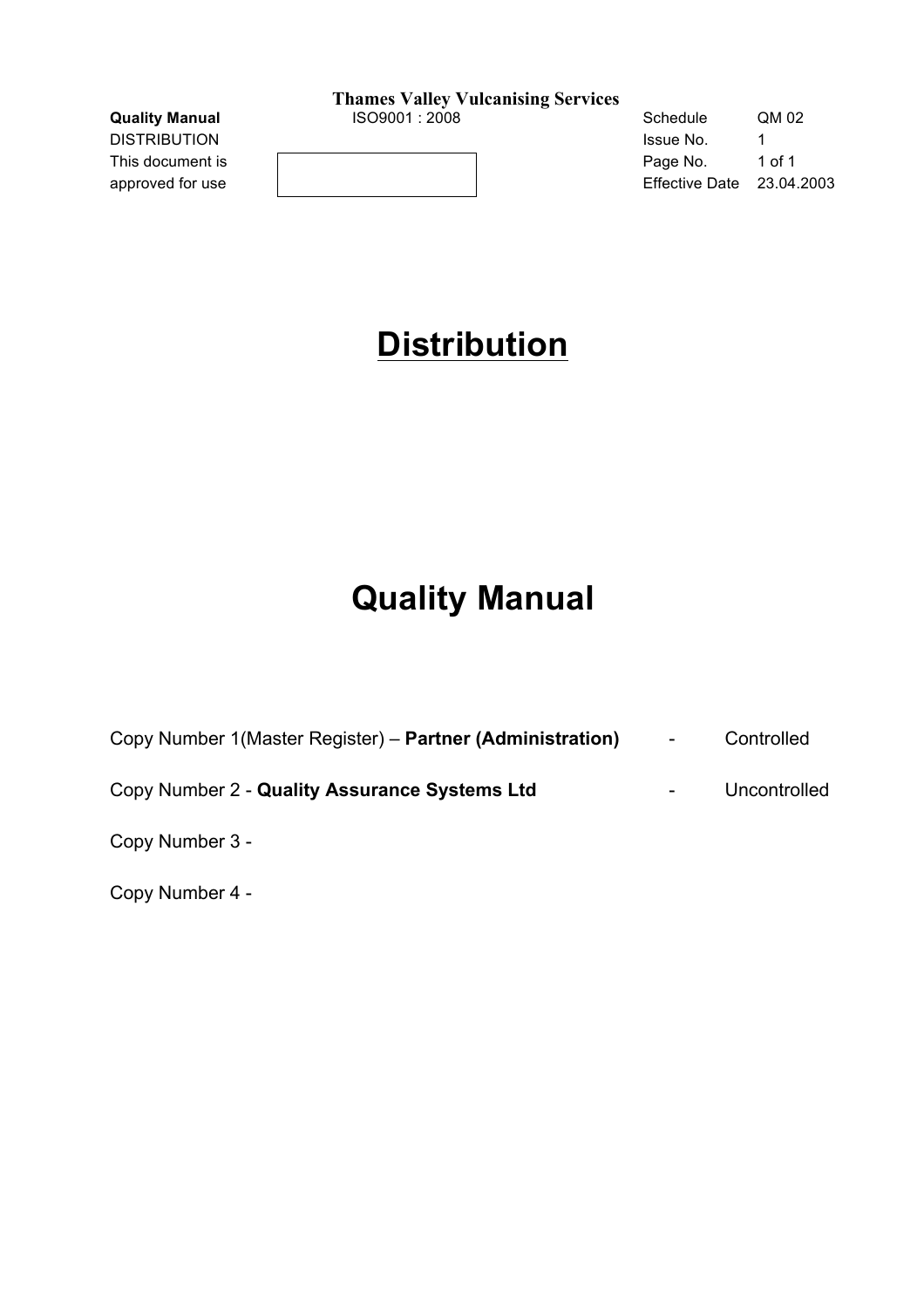MANUAL CONTENTS This document is approved for use

|  | the contract of the contract of the contract of the contract of the contract of the contract of |  |
|--|-------------------------------------------------------------------------------------------------|--|
|  |                                                                                                 |  |
|  |                                                                                                 |  |
|  |                                                                                                 |  |
|  |                                                                                                 |  |
|  |                                                                                                 |  |

| <b>Quality Manual</b> | ISO9001 : 2008 | Schedule              | QM 03      |
|-----------------------|----------------|-----------------------|------------|
| MANUAL CONTENTS       |                | Issue No.             |            |
| This document is      |                | Page No.              | 1 of 1     |
| approved for use      |                | <b>Effective Date</b> | 23.04.2003 |

# **Manual Contents**

| <b>Reference</b> | <b>Title</b>                            |
|------------------|-----------------------------------------|
| QM 01            | Copy Holder                             |
| QM 02            | <b>Distribution</b>                     |
| QM 03            | <b>Manual Contents</b>                  |
| QM 04            | <b>Table of Amendments</b>              |
| QM 05            | <b>Organization Profile</b>             |
| QM 06            | <b>Quality Policy</b>                   |
| QM 07            | Organisation                            |
| QM 08            | Elements & Requirements - ISO 9000:2000 |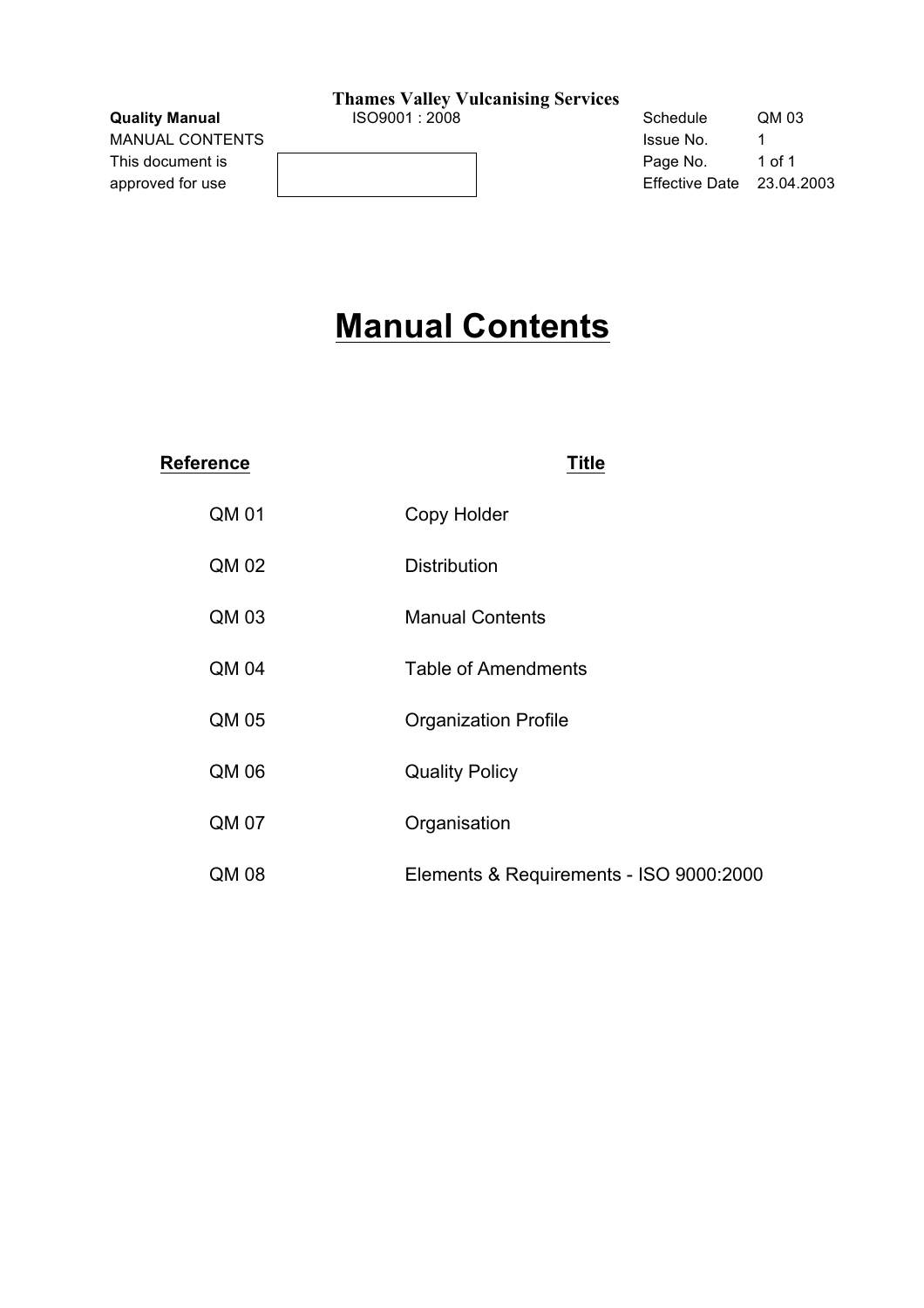AMENDMENTS and the state of the state of the state of the state of the state of the state of the state of the state of the state of the state of the state of the state of the state of the state of the state of the state of

**Quality Manual** ISO9001 : 2008 Schedule QM 04 This document is **Page No.** 1 of 2 approved for use Effective Date 23.04.2003

# **Amendments**

All copies of this Quality Manual must be kept under strict control to prevent the System from becoming unreliable. The following Procedures will ensure that the system remains current and valid.

1) All copies of the manual will be clearly numbered and the Holder recorded.

2) Each page in the manual will carry its own number.

3) The Organization Quality Representative will be responsible for all revisions and additions being issued and distributed to each site.

4) Each Manual Holder will be responsible for maintaining the manual in his/her care and recording all revisions and additions to that manual. .

5) The Issue No. and Effective Date shall be amended on each page header when a change is made to that page.

6) Changes can be suggested by any Employee but must receive signed approval before being entered into the Manual.

7) All changes must be recorded on the Amendments List **(QAM 04, Page 02)** and appropriate pages in each Manual changed.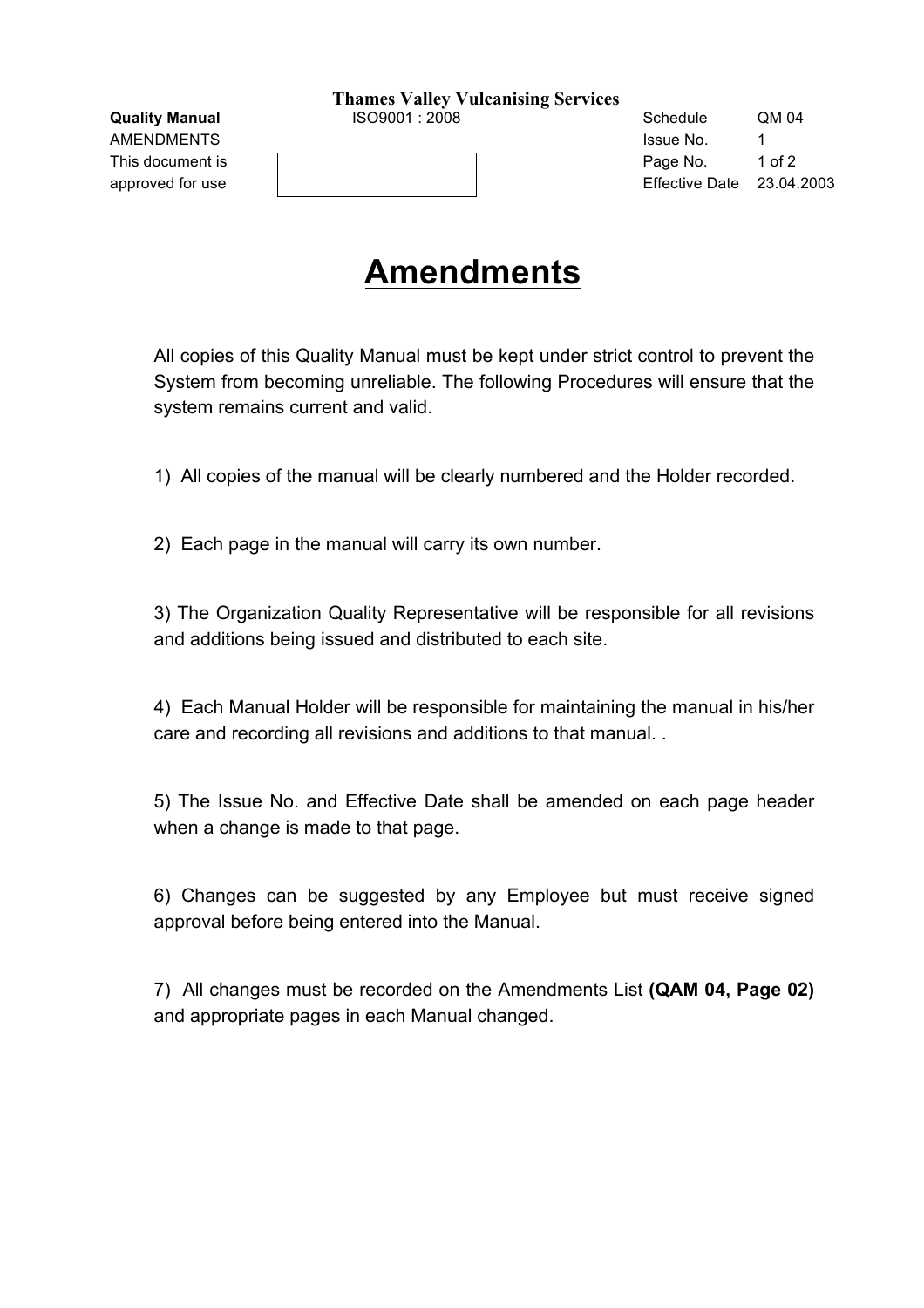This document is a set of 2 of 2 of 2

**Quality Manual** ISO9001 : 2008 Schedule QM 04 AMENDMENTS and the state of the state of the state of the state of the state of the state of the state of the state of the state of the state of the state of the state of the state of the state of the state of the state of approved for use **Effective Date 23.04.2003** 

| <b>Table of Amendment – Quality Manual</b> |                |              |          |                                                                                       |               |
|--------------------------------------------|----------------|--------------|----------|---------------------------------------------------------------------------------------|---------------|
| <b>Document</b><br>Number                  | Page<br>Number | <b>Issue</b> | Date     | <b>Description of Change</b>                                                          | Authorisation |
| $\mathbf{1}$                               | 6              | $\mathbf{1}$ | 09/10/11 | Addition of Exclusion of Clause 7.6<br>Control of Measuring & Monitoring<br>Equipment | Jo Bostock    |
| QMF11                                      |                | 1            | 15/09/03 | New back pages layout                                                                 | T. Ward       |
| QMF17                                      |                | 1            | 03/08/04 | Application for employment                                                            | T. Ward       |
| QMF18                                      |                | $\mathbf{1}$ | 03/08/04 | Application report                                                                    | T. Ward       |
| QMF10                                      |                | $\mathbf{1}$ | 12/01/05 | New enquiry sheet layout                                                              | T. Ward       |
| N/A                                        |                | $\mathbf{1}$ | 12/01/06 | Front page of procedures manual                                                       | T. Ward       |
| N/A                                        |                | 1            | 12/01/06 | Front page of quality manual                                                          | T. Ward       |
| PRM04                                      |                | $\mathbf{1}$ | 13/10/06 | 4.2.1 changed person dealing with<br>enquiry etc to sales dept / Mrs Ward             | T. Ward       |
| QMF12                                      |                | $\mathbf{1}$ | 04/02/09 | QMF12 – headed paper change of fax<br>number                                          | L. Ward       |
| QMF12                                      |                | 1            | 27/09/13 | QMF12 - headed paper - changed<br>address, fax no. & took off e.mail                  | T. Ward       |
|                                            |                |              |          |                                                                                       |               |
|                                            |                |              |          |                                                                                       |               |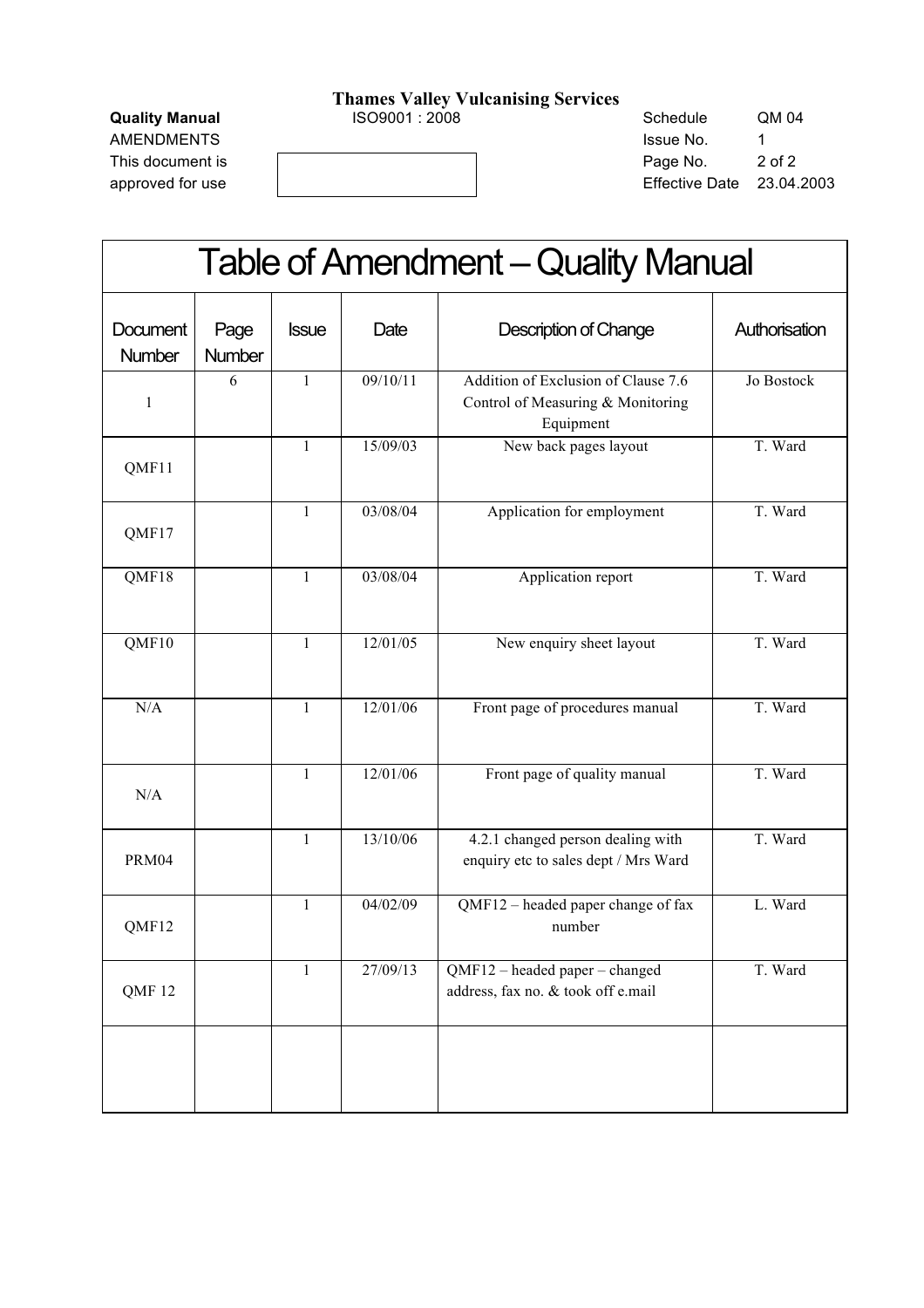ORGANIZATION PROFILE **International CONSTRUCTION** ISSUE No. 1

This document is **Page No.** 1 of 1 approved for use Theorem 23.04.2003

**Quality Manual**   $1$ SO9001 : 2008 **Schedule** QM 05

# **Organization Profile**

Thames Valley Vulcanising Services (the "Organization") has been operating under that name by the present Partnership since June 1993 and moved to the present site 1996.

The Organization is proud of its record of providing a high quality fast response service for the repair of industrial conveyor belts and for the maintenance of same to agreed delivery schedules. It also stocks and retails lacing components and tools.

The Organization numbers amongst its customers major aggregate and concrete companies. It also provides a high quality service to the local business community.

In support of its status in this chosen field, the Organization is a member of the Federation of Small Businesses and operates to the Organisation's codes of practice.

An essential requirement of the continuing maintenance and development of the Organization's quality objectives is the installation of a quality system registered to ISO 9001:2000 status.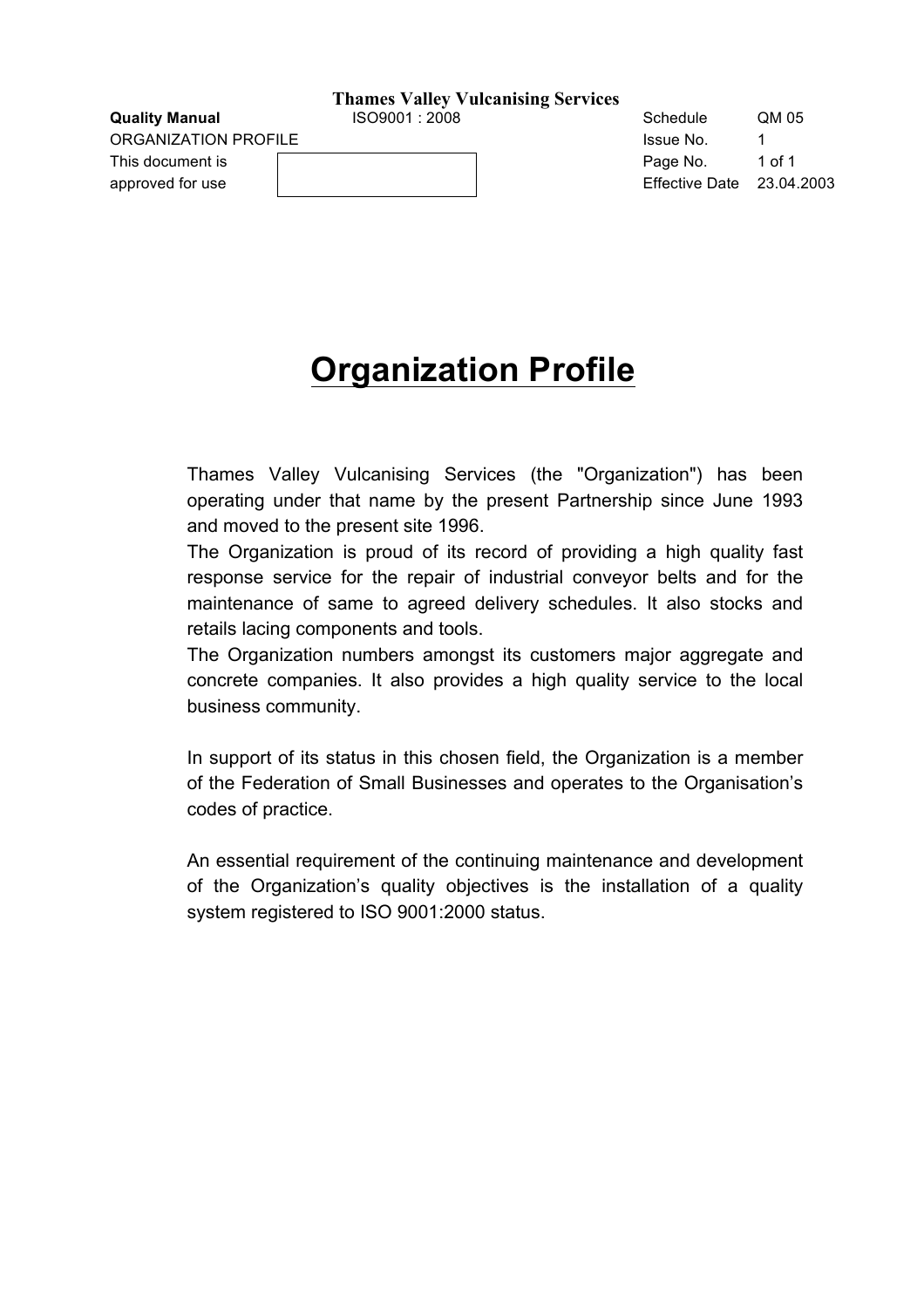QUALITY POLICY **ISSUE NO.** 1 **CONSUMING THE UP AND ISSUE NO.** 1

This document is **Page No.** 1 of 1

**Quality Manual** ISO9001 : 2008 Schedule QM 06 approved for use Theorem 23.04.2003

# **Quality Policy**

Thames Valley Vulcanising Services recognises that the disciplines of quality, health and safety and environmental management are an integral part of its management function. The organization views these as a primary responsibility and to be the key to good business in adopting appropriate Quality standards.

The Organization's Quality policy calls for continuous improvement in its Quality management activities and business will be conducted according to the following principals:

We will :-

- 1) Comply with all applicable laws and regulations
- 2) Follow a concept of continuous improvement and make best use of its management resources in all Quality matters
- 3) Communicate its Quality objectives and its performance against these objectives throughout the organization and to interested parties.
- 4) Take due care to ensure that activities are safe for employees, associates and subcontractors and others who come into contact with our work
- 5) Work closely with our customers and suppliers to establish the highest Quality standards.
- 6) Adopt a forward-looking view on future business decisions which may have Quality impacts.
- 7) Train our staff in the needs and responsibilities of Quality management

Signed :- 201/09/03

Partner (Administration)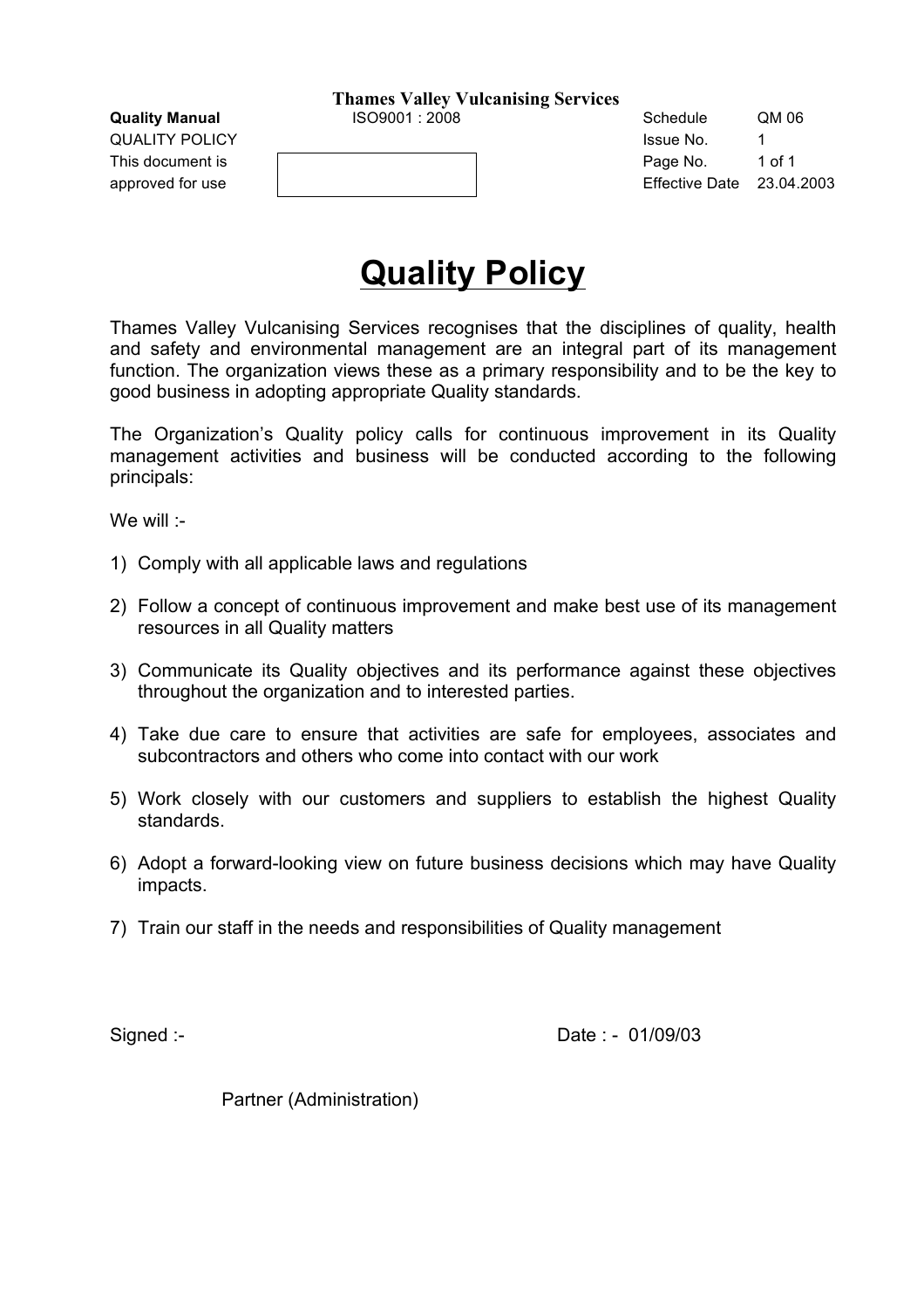|                       | <b>Thames Valley Vulcanising Services</b> |                       |            |
|-----------------------|-------------------------------------------|-----------------------|------------|
| <b>Quality Manual</b> | ISO9001:2008                              | Schedule              | QM 07      |
| <b>ORGANISATION</b>   |                                           | Issue No.             | 1          |
| This document is      |                                           | Page No.              | $1$ of $3$ |
| approved for use      |                                           | <b>Effective Date</b> | 23.04.2003 |
|                       | <b>Organisation</b>                       |                       |            |



The appointed Quality Representative is **Mrs. T. Ward** – Partner (Administration)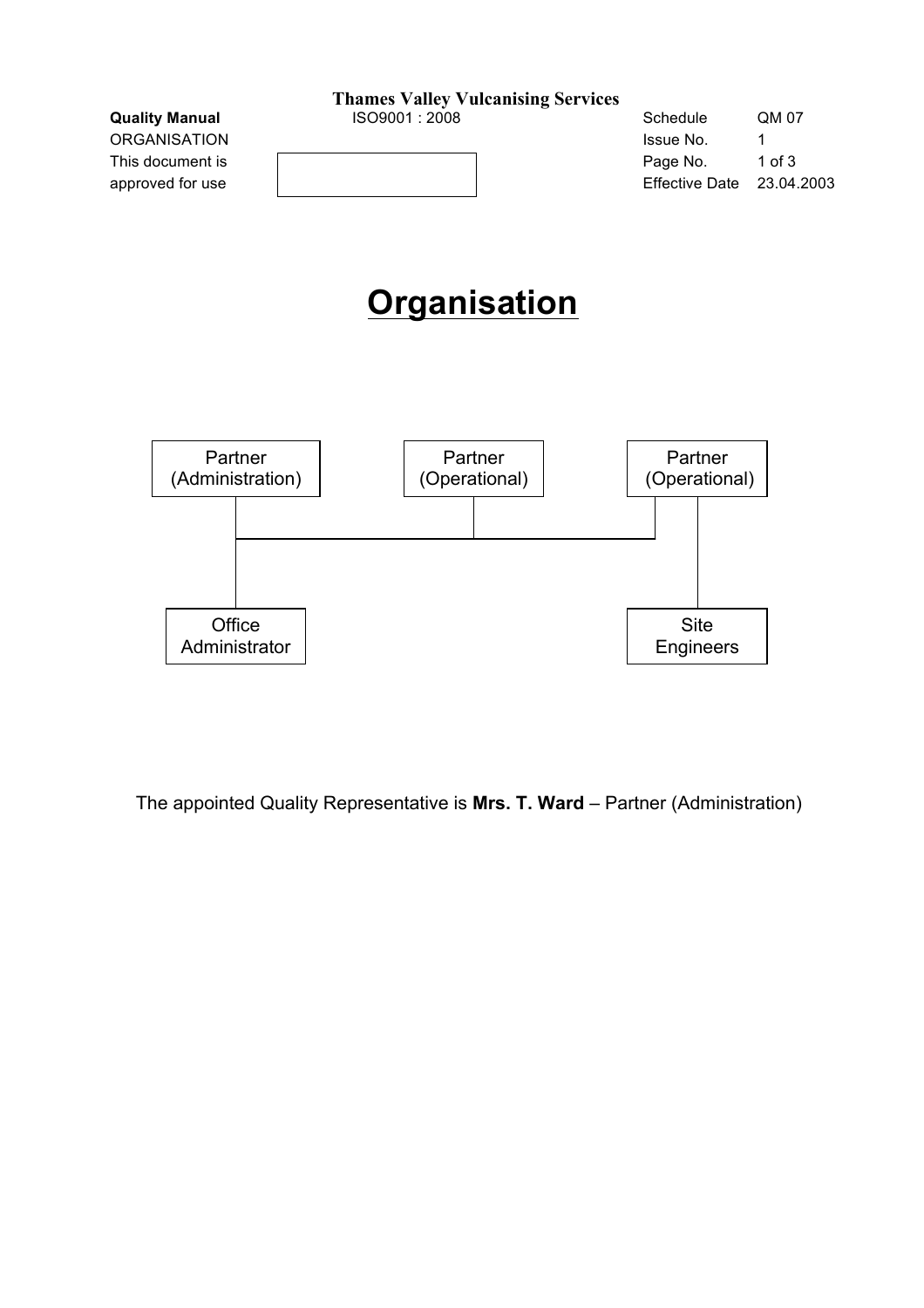**Quality Manual** ISO9001 : 2008 Schedule QM 07 ORGANISATION **ISSUE NO.** 1 This document is a set of 3 and 2 of 3 and 2 of 3 and 2 of 3 approved for use and the contract of the contract of the Effective Date 23.04.2003

#### **OPERATIONAL RESPONSIBILITIES**

| Partner               | Administration                                                                   |
|-----------------------|----------------------------------------------------------------------------------|
| (Administration)      | <b>Enquiries</b>                                                                 |
|                       | Scheduling                                                                       |
|                       | Bookkeeping                                                                      |
|                       | <b>VAT</b> returns                                                               |
|                       | <b>Marketing Promotions</b>                                                      |
|                       | <b>Business Development</b>                                                      |
|                       | <b>Corporate Strategy</b>                                                        |
|                       | <b>Quality Representative</b>                                                    |
| Partner               | <b>Sales Representative</b>                                                      |
| (Operational)         | <b>Site Engineering</b>                                                          |
|                       | <b>Site Surveys</b>                                                              |
|                       | <b>Customer Liaison</b>                                                          |
|                       | <b>Job Pricing</b>                                                               |
|                       | Purchasing                                                                       |
|                       | <b>Business Development</b>                                                      |
|                       | <b>Corporate Strategy</b>                                                        |
|                       | <b>Quality Auditor</b>                                                           |
| Partner               | <b>Site Engineering</b>                                                          |
| (Operational)         | Overseer of                                                                      |
|                       | <b>Site Engineers</b>                                                            |
|                       | <b>Quality Auditor</b>                                                           |
| <b>Site Engineers</b> | <b>Site Engineering</b>                                                          |
|                       | Repair and Maintenance of Industrial Conveyor belts                              |
|                       | <b>Vulcanising Rubber Belts</b>                                                  |
| Office                | <b>Enquiries</b>                                                                 |
| Administrator         | Scheduling                                                                       |
|                       | <b>Mailshots</b>                                                                 |
|                       | <b>Typing</b>                                                                    |
|                       | Filing                                                                           |
|                       | <b>Quality Auditor</b>                                                           |
| Quality               | Irrespective of all other operational responsibilities, the Quality              |
| Representative        | Representative is responsible to the Partnership for quality auditing            |
|                       | and has the responsibility and authority that includes:-                         |
|                       | a) ensuring that the processes of the quality management                         |
|                       | system are established and maintained                                            |
|                       | b) reporting to top management on the performance of the                         |
|                       | quality management system, including needs for                                   |
|                       | improvement                                                                      |
|                       | c) promoting awareness of client requirements throughout the                     |
|                       | organization<br>liaison with external parties on matters relating to the quality |
|                       |                                                                                  |
|                       | management system                                                                |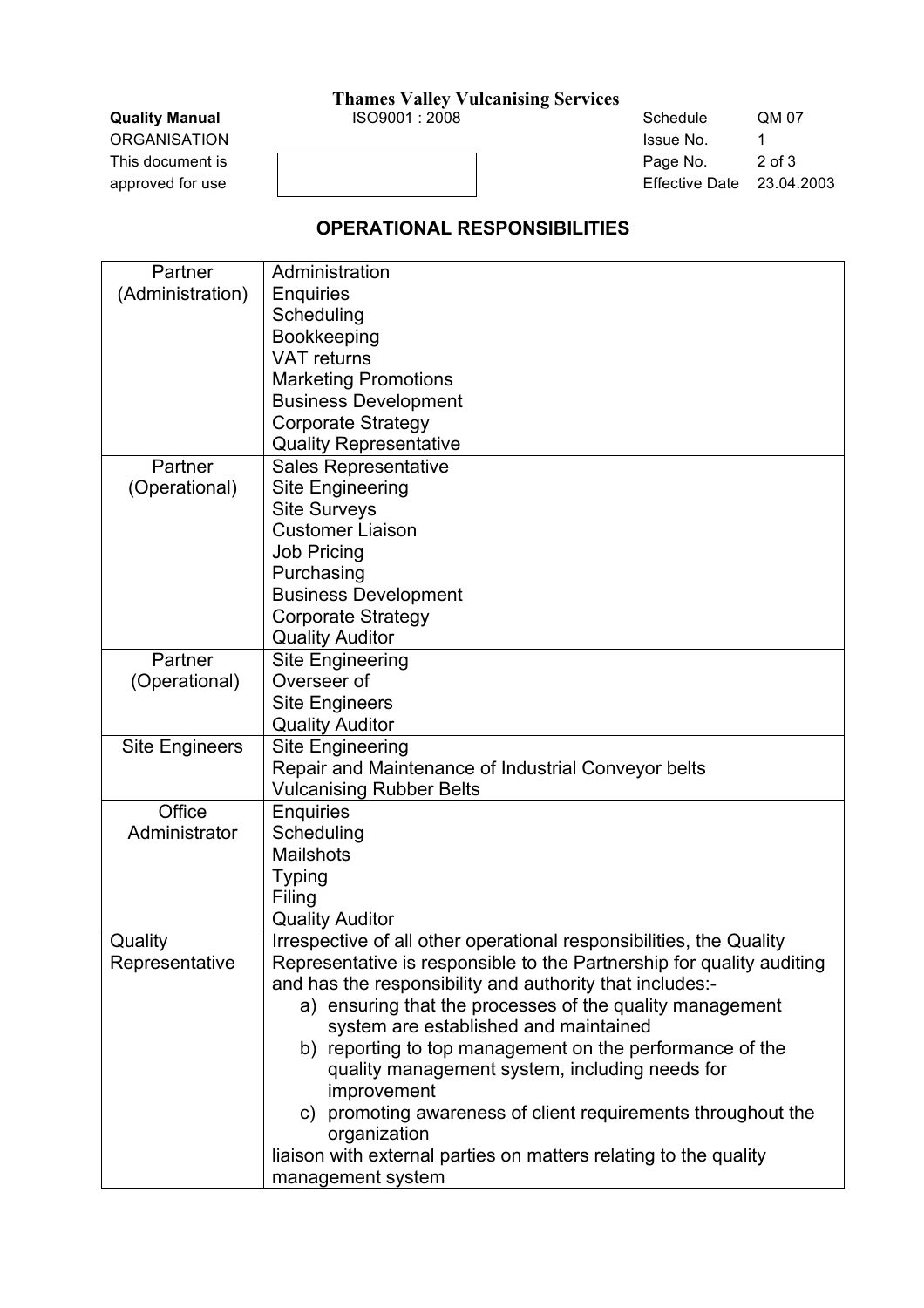ORGANISATION **ISSUE NO.** 1 This document is a set of the Page No. 3 of 3 approved for use and the contract of the contract of the Effective Date 23.04.2003

**Quality Manual COM CONSERVICE SCHEDULE COM CONSERVICE COM OF Schedule COM 07** 

In accordance with the procedures laid down in both the authorised Quality Manual and the authorised Procedures Manual, the following are appointed as Quality Representative and Quality Auditors:-

| <b>QUALITY REPRESENTATIVE:</b>                      | (Print Name)         |
|-----------------------------------------------------|----------------------|
|                                                     | (Signature)          |
| <b>QUALITY AUDITOR:</b>                             | (Print Name)         |
|                                                     | (Signature)          |
| <b>QUALITY AUDITOR:</b>                             | (Print Name)         |
|                                                     | (Signature)          |
| <b>QUALITY AUDITOR:</b>                             | (Print Name)         |
|                                                     | (Signature)          |
| <b>QUALITY AUDITOR:</b>                             | (Print Name)         |
|                                                     | (Signature)          |
|                                                     |                      |
|                                                     |                      |
| Signed<br><u>Signed</u><br>PARTNER (ADMINISTRATION) | <b>Date 01/09/03</b> |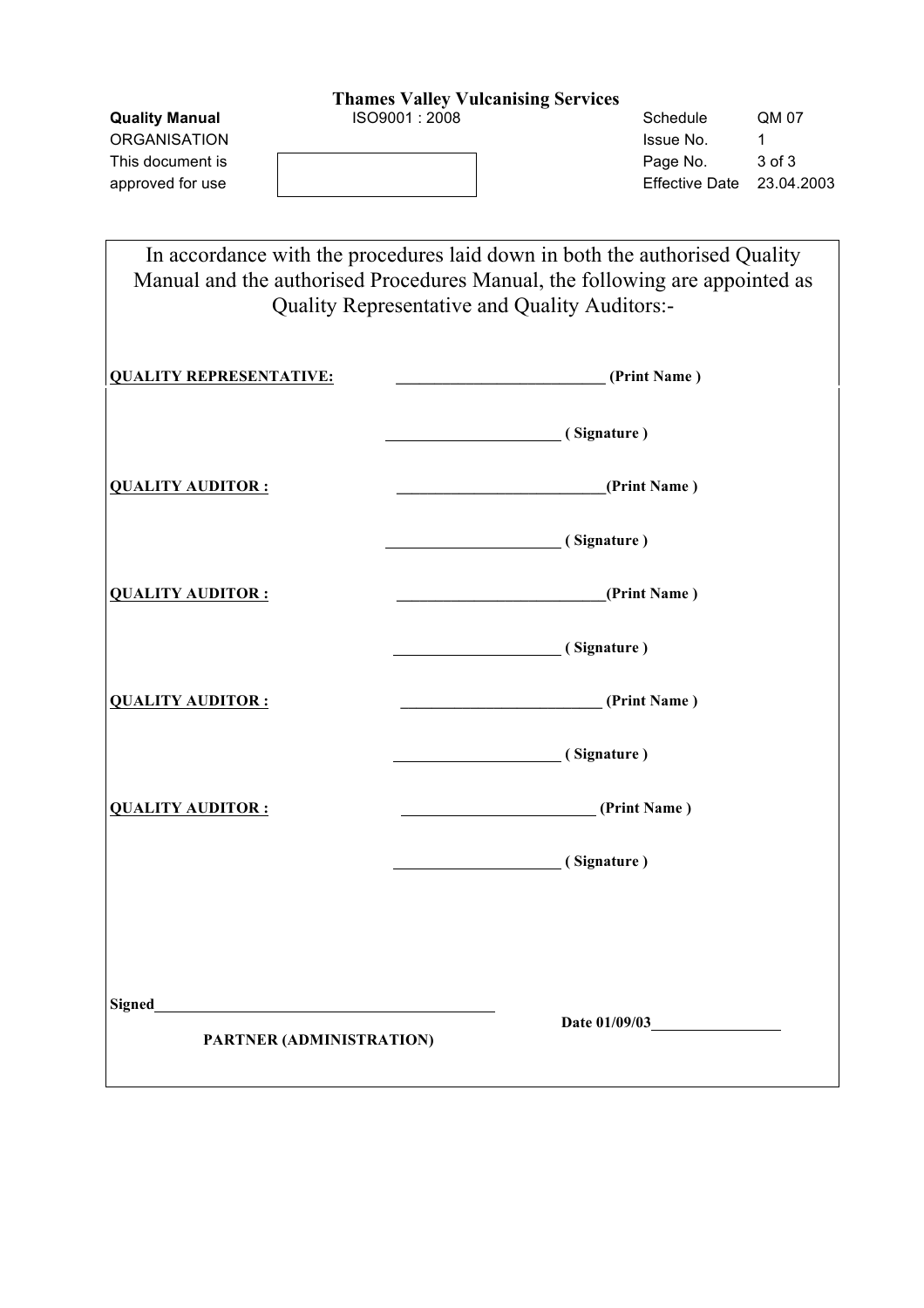|                                        | <b>Thames Valley Vulcanising Services</b>                                                                         |                           |          |
|----------------------------------------|-------------------------------------------------------------------------------------------------------------------|---------------------------|----------|
| <b>Quality Manual</b>                  | ISO9001:2008                                                                                                      | Schedule                  | QM 08    |
| <b>QMS ELEMENTS &amp; REQUIREMENTS</b> |                                                                                                                   | Issue No.                 |          |
| This document is                       |                                                                                                                   | Page No.                  | 1 of $7$ |
| approved for use                       |                                                                                                                   | Effective Date 23.04.2003 |          |
|                                        | <b>Note:</b> The ISO9000:2000 (Fundamentals and Vocabulary) uses the following terms to describe the supply chain |                           |          |

**Note:** The ISO9000:2000 (Fundamentals and Vocabulary) uses the following terms to describe the supply chain

Supplier → Organization → Customer

Also, for the purposes of the Standard, the term **'product'** is also used to denote '**service'**, as appropriate.

# **QMS Requirements**

### **Quality Management System**

### **4.1 General**

Thames Valley Vulcanising Services, is committed to maintaining an effective quality management system.

This manual has been prepared to satisfy the requirements of ISO 9001:2008 for Quality Management Systems for the activities carried out at the site.

Wherever possible, Quality controls have been integrated into existing systems (environment, health and safety) and cross-referenced for ease of interpretation.

The effective implementation of the Quality management system will be verified by regular inspections, reviews and audits which will compare management practice against the requirements of the written procedures on Quality management system standards. Corrective action will be taken where necessary and will be subsequently reviewed for effectiveness.

### **4.2 Documentation**

In accordance with the ISO9001:2008 International Standard, the quality management system documentation comprises a Quality Manual; Procedures Manual; associated documentation necessary to ensure effective planning, operation and control of the operation; and records. The Organization has written its Quality Policy and Procedures as appropriate to its size, type and complexity and it is available to all employees.

### **5 Management Responsibility**

### **5.1 Commitment**

Top management of the organization ensure that all employees are aware of the need to meet customer and regulatory requirements and that the necessary resources are available. The currency of quality policy and objectives are maintained by regular management review.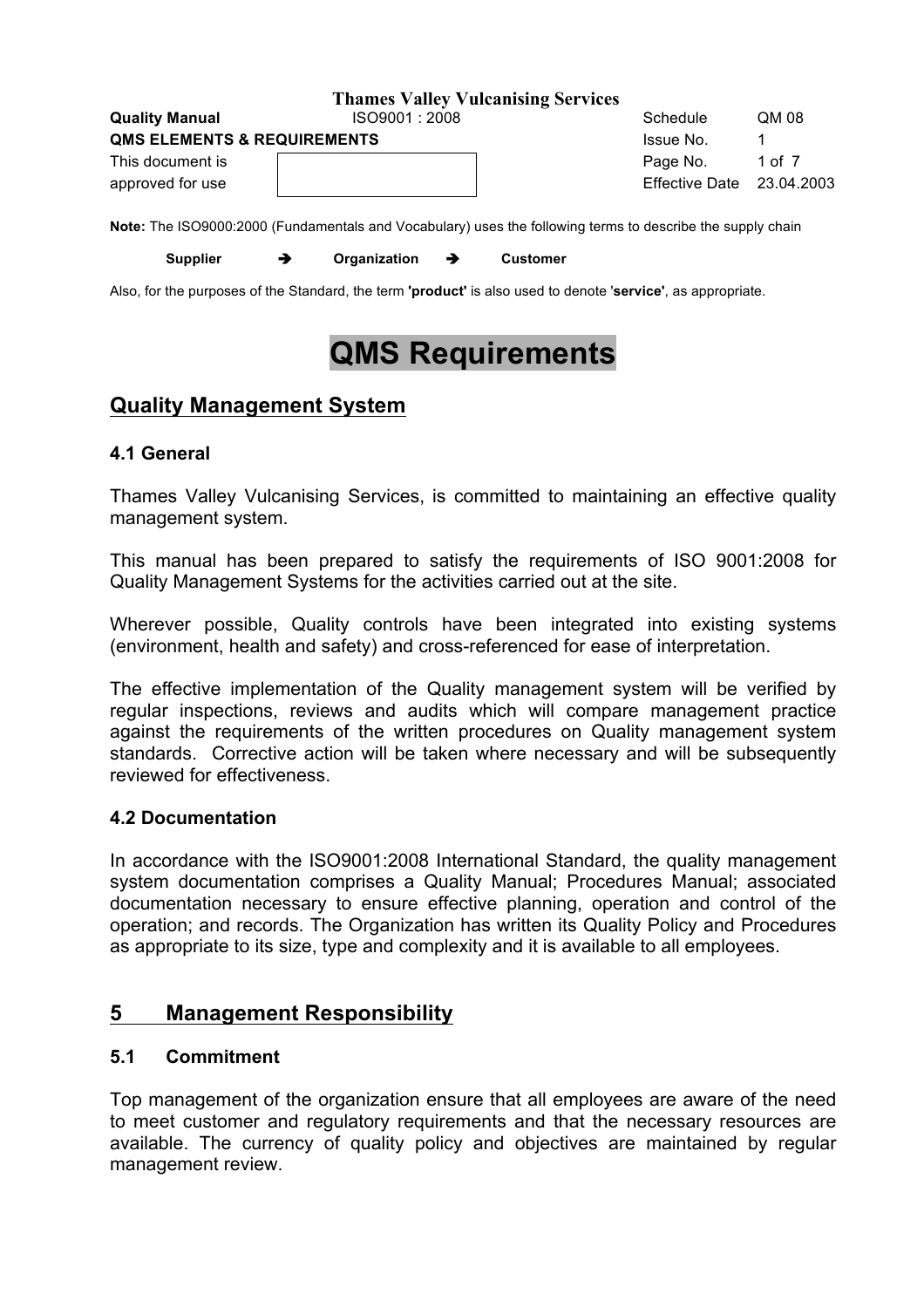**QMS ELEMENTS & REQUIREMENTS ISSUE NO.** 1

This document is **Example 2** of 7 and 2 of 7 and 2 of 7 and 2 of 7

**Quality Manual**   $1$ SO9001 : 2008 **Schedule** QM 08 approved for use Effective Date 23.04.2003

### **QMS Requirements**

#### **5.2 Customer Focus**

Customer needs and expectations are determined, and fulfilled to meet customer satisfaction. Due consideration is given to product, service regulatory and legal requirements.

#### **5.3 Policy**

The organization has established, through its quality policy, the need to meet requirements and continually improve its products and services. Quality objectives are reviewed for continuing suitability and communicated as appropriate throughout the organisation.

#### **5.4 Planning**

The organization has established that all relevant functions and levels within the organisation have clear, measurable quality objectives that are consistent with the organization quality policy and product requirements.

Adequate resources are available and output is planned in a controlled manner as is required by its quality management system, being mindful of the process and the need for continual improvement.

#### **5.5 Administration**

- 5.5.1 Details of the organization quality management system are documented
- 5.5.2 Elements of the quality management system have been defined and communicated wherever quality is affected.
- 5.5.3 Representatives have been appointed who have the authority and responsibility to ensure that the quality management system is established and maintained and that reports on the performance of the system and any needs for improvement are made available to the quality representative. The significance of meeting customer requirements is understood.
- 5.5.4 Communication between all levels and functions are set to ensure the effectiveness of the processes of the quality management systems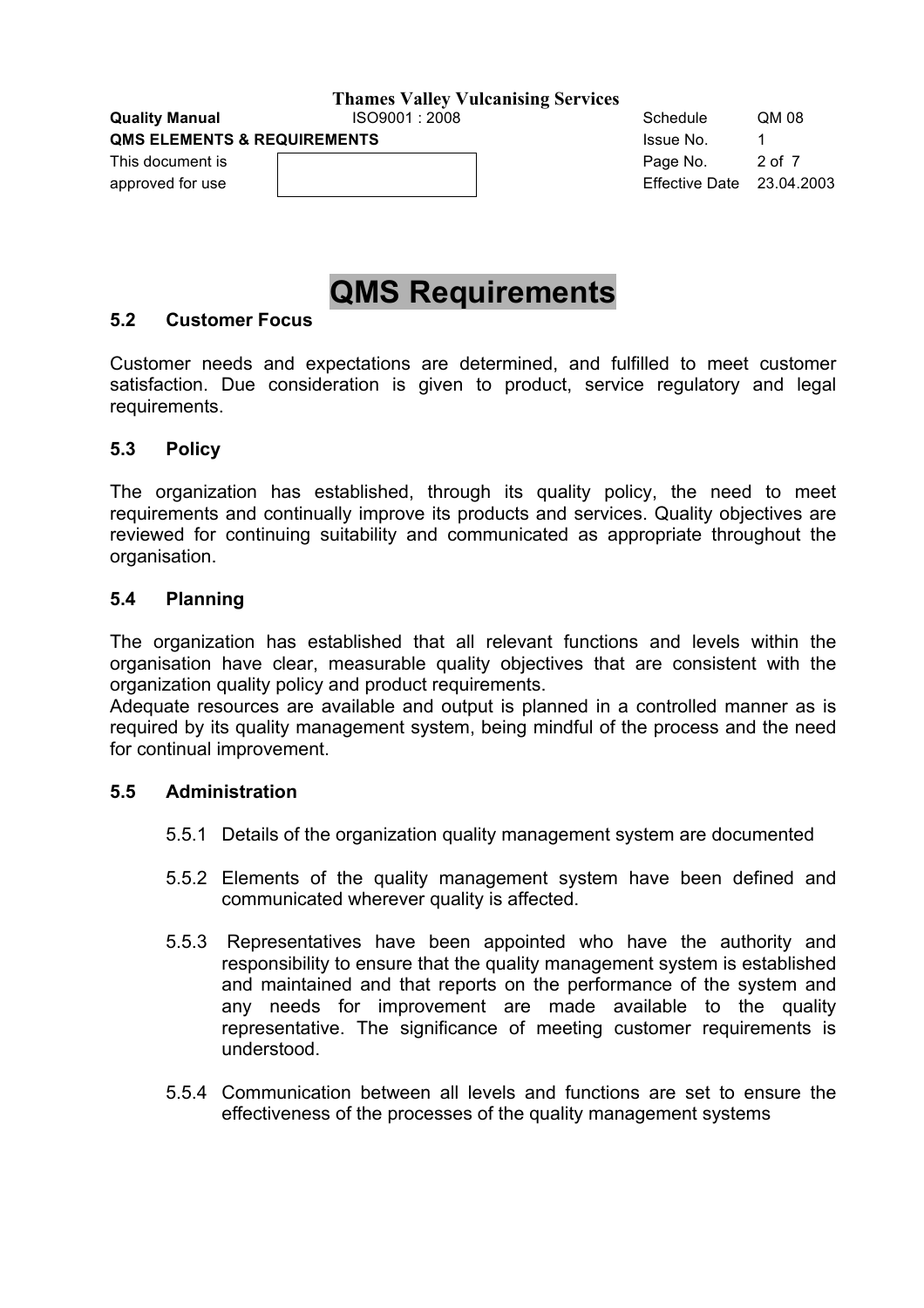**QMS ELEMENTS & REQUIREMENTS ISSUE NO.** 1

This document is **Example 2** of 7 and 2 of 7 and 2 of 7 and 2 of 7 and 2 of 7 and 2 of 7 and 2 of 7 and 2 of 7 and 2 of 7 and 2 of 7 and 2 of 7 and 2 of 7 and 2 of 7 and 2 of 7 and 2 of 7 and 2 of 7 and 2 of 7 and 2 of 7 a

**Quality Manual**   $1$ SO9001 : 2008 **Schedule** QM 08 approved for use Effective Date 23.04.2003

### **QMS Requirements**

#### **5.5 Administration (continued)**

- 5.5.5 The organization has prepared and maintains a controlled quality manual that defines the scope of its activities supported by referenced documented procedures and how the procedures operate
- 5.5.6 A documented procedure ensures that all relevant quality documentation is controlled and adequate and is reviewed, updated and approved as necessary. The status of the documents is identified and they are legible and retrievable and located where required within the organisation. Where documents originate from outside the organisation they are identified and their distribution controlled and obsolete documents are clearly identified to prevent unintended use.
- 5.5.7 Procedures are in place for the identification, storage, retrieval, protection, retention time and disposition of quality records.

#### **5.6 Management Review**

- 5.6.1 The complete quality management system is reviewed at planned intervals to ensure its continuing suitability, adequacy and effectiveness to evaluate the need for change.
- 5.6.2 The review includes the evaluation of current performance and improvement opportunities related to audits, customer feedback, process and product performance, follow up from previous meetings, and any changes that could affect product or service quality.
- 5.6.3 The results of activity arising from review meetings where resources, the quality management system and its processes and improvements to products related to customer requirements would be an essential part of the review process. All results of management review activity are recorded.

#### **6 Resource Management**

#### **6.1 Provision of Resources**

The organization has ensured that the necessary resources needed to implement and improve the quality management system and to address customer satisfaction are available.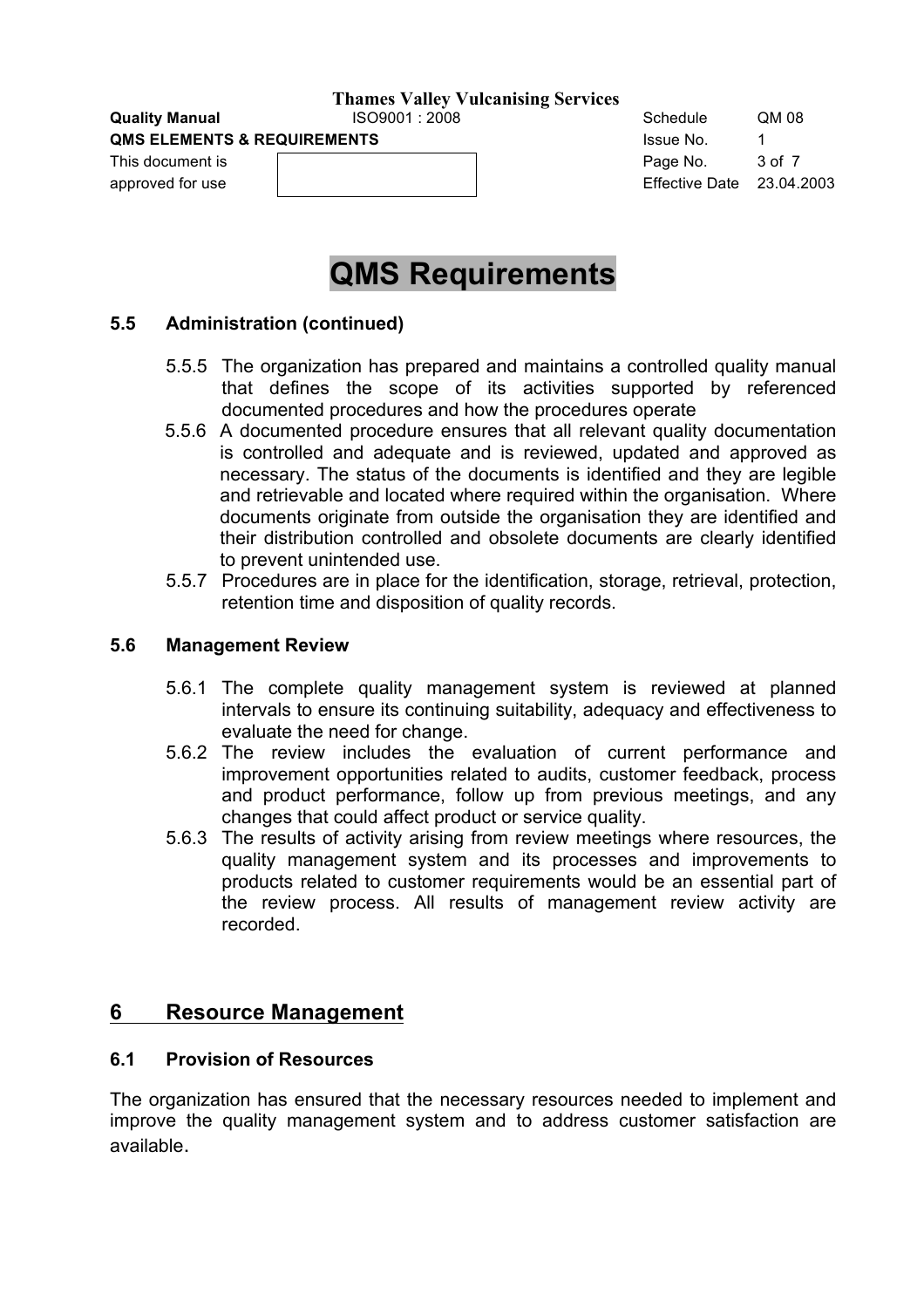**QMS ELEMENTS & REQUIREMENTS ISSUE NO.** 1

This document is **Page No.** 4 of 7

**Quality Manual**   $1$ SO9001 : 2008 **Schedule** QM 08 approved for use Effective Date 23.04.2003

### **QMS Requirements**

### **6.0 Resource Management (continued)**

#### **6.2 Human Resources**

- 6.2.1 Where personnel are assigned quality responsibilities, the organization has ensured that they are competent on the basis of applicable education, training, skills and experience.
- 6.2.2 The organization has identified the training needs for quality related activities and provides training to satisfy these needs. Performance is evaluated and appropriate training records are maintained.

#### **6.3 Facilities**

Suitable equipped workplaces with appropriate hardware and software with supporting services are provided.

#### **6.4 Work environment**

All aspects of the human and physical factors of the working environment that affect conformity of product or service have been identified and are managed.

#### **7 Product Realisation**

#### **7.1 Planning of realisation process**

The production process for the organization's products and services is planned and documented as defined in the quality management system. Quality objectives, resources, processes and documentation needs are defined and acceptable criteria for verification and validation. Records appropriate to the level of confidence required for the process and the product or service is maintained

#### **7.2 Customer related processes**

7.2.1 The needs of the customer in respect of availability, delivery, support are considered against the products intended use and regulatory and legal requirements are determined and implemented.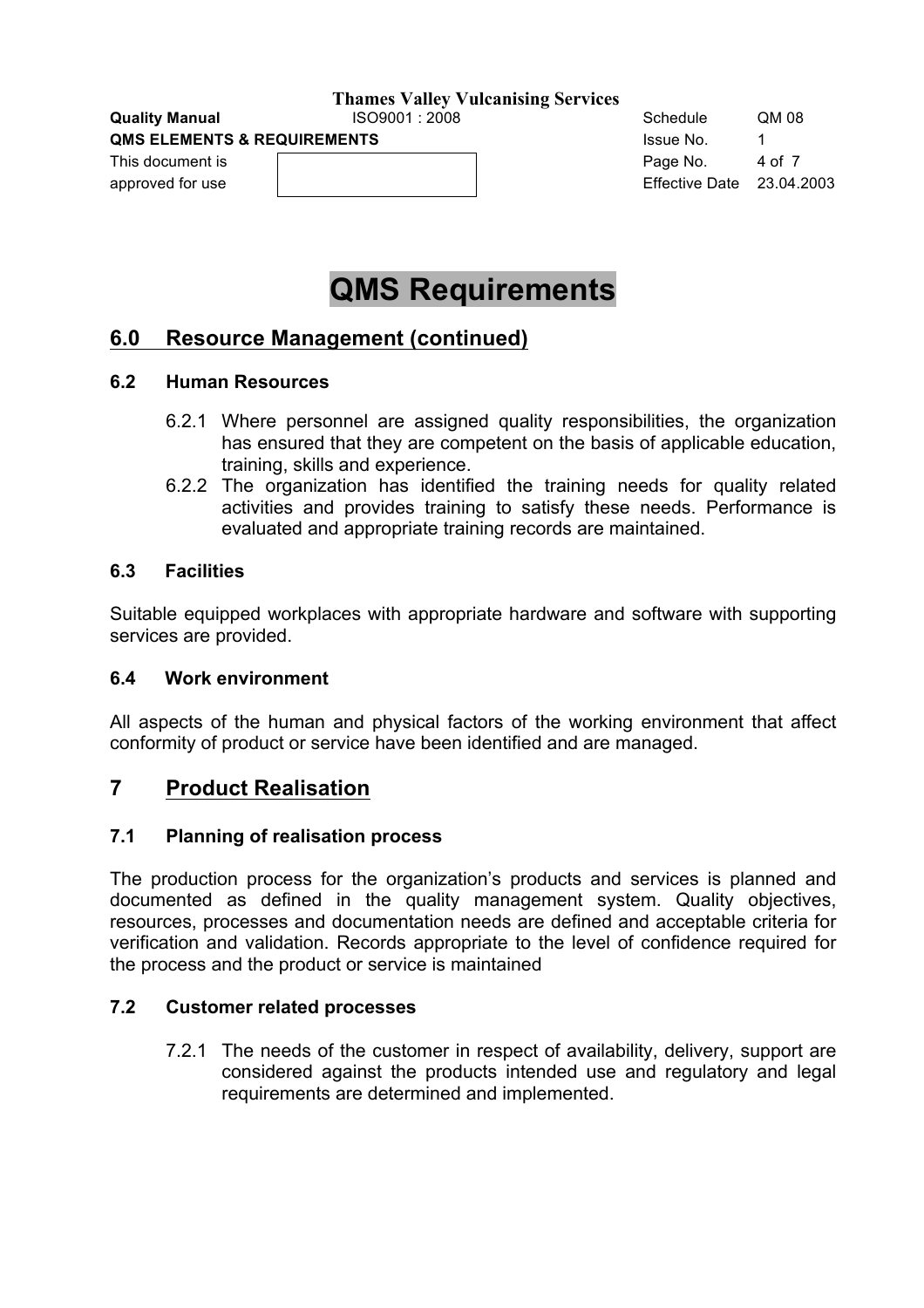**QMS ELEMENTS & REQUIREMENTS ISSUE NO.** 1581 1581 1591 1592

This document is **Example 2** of 7 and 2 of 7 and 2 of 7 and 2 of 7 and 2 of 7 and 2 of 7 and 2 of 7 and 2 of 7 and 2 of 7 and 2 of 7 and 2 of 7 and 2 of 7 and 2 of 7 and 2 of 7 and 2 of 7 and 2 of 7 and 2 of 7 and 2 of 7 a

# **Quality Manual**   $1$ SO9001 : 2008 **Schedule** QM 08 approved for use Effective Date 23.04.2003

### **QMS Requirements**

#### **7.2 Customer related processes (continued)**

- 7.2.2 The organization reviews its customer's requirements and determines any additional requirements for each contract or order. Where no customer requirements are documented, details are confirmed before acceptance. Any changes to contracts or quotations are resolved before proceeding and the organization's ability to meet the defined requirements is confirmed.
- 7.2.3 The customer is kept informed of product information, enquiries, order changes or amendments and progress on customer complaints.

#### **7.3 Design and/or development**

The nature of the business is the provision of a customised product against customer supplied drawings and/or specifications or on-site survey. The product or service is normally supplied by the Organization's Engineers on the customer's site. There is no requirement for design and/or development.

#### **7.4 Purchasing**

- 7.4.1 The organization controls its purchasing function to ensure that the purchased product conforms to requirement. Suppliers are selected against defined criteria and are subject to planned review and evaluation. The results of evaluations and follow up actions are recorded.
- 7.4.2 Purchasing documents are reviewed before release for the adequacy of information on product, procedures, processes, equipment and personnel.
- 7.4.3 The organization verifies its purchased products and where verification takes place at the suppliers premises, details of the arrangements and the method of release are specified.

#### **7.5 Production and service operations.**

- 7.5.1 Production and services are controlled through product specifications and work instructions. Suitable equipment is used and properly maintained with the use of specified measuring and monitoring devices and activities. Release and post delivery and delivery processes are defined.
- 7.5.2 Where appropriate, the organization identifies the product throughout the production and service activities and identifies its status with respect to measuring and monitoring activity. Where traceability is required, the unique identification of the product is controlled and recorded.
- 7.5.3 Where customer property for inclusion in the product comes within the organization control, it is identified, verified, maintained and protected with details of adverse condition reported to the customer.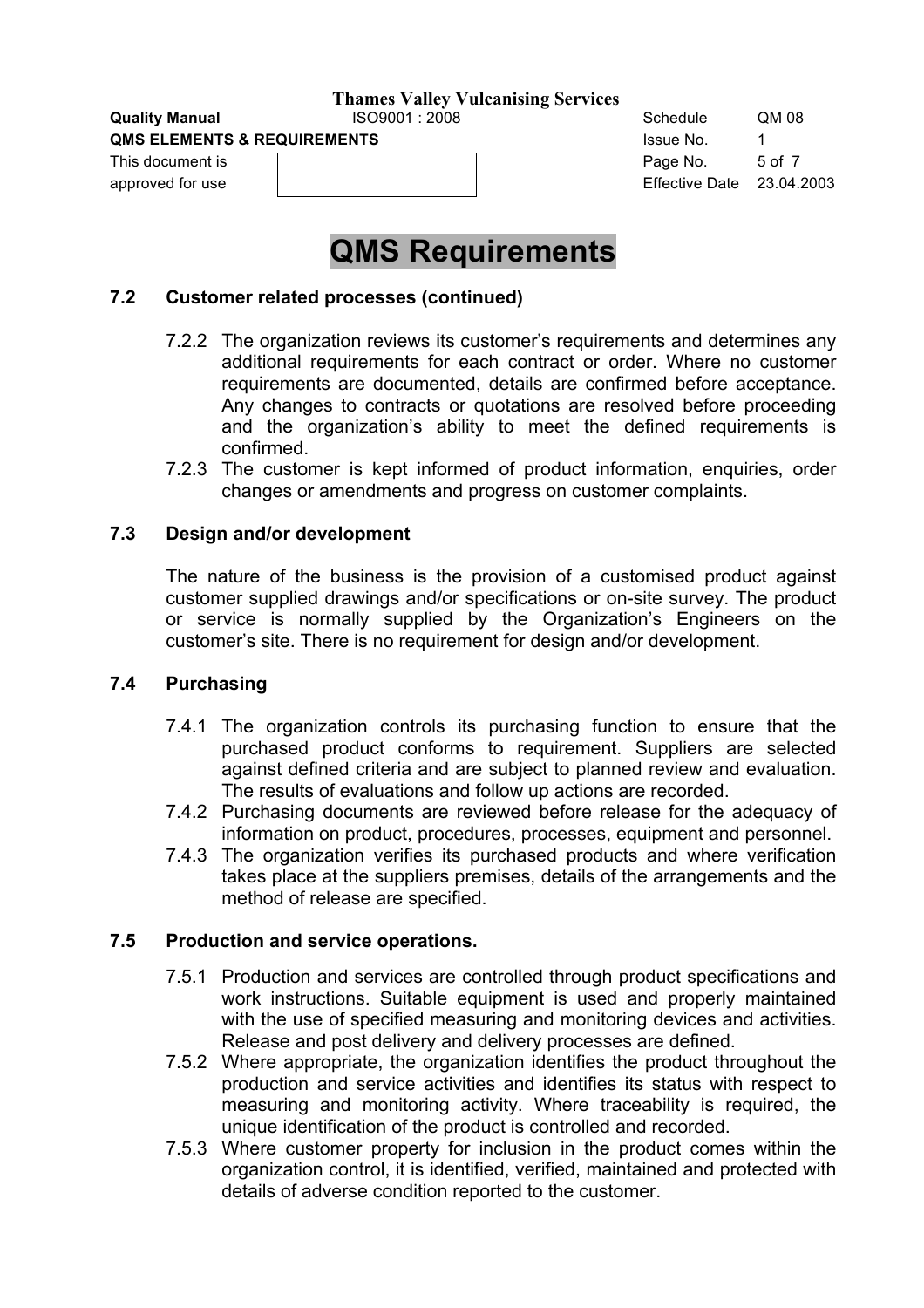**QMS ELEMENTS & REQUIREMENTS ISSUE NO.** 1

This document is **Example 2** of 7 and 2 of 7 and 2 of 7 and 2 of 7 and 2 of 7 and 2 of 7 and 2 of 7 and 2 of 7 and 2 of 7 and 2 of 7 and 2 of 7 and 2 of 7 and 2 of 7 and 2 of 7 and 2 of 7 and 2 of 7 and 2 of 7 and 2 of 7 a

**Quality Manual**   $1$ SO9001 : 2008 **Schedule** QM 08 approved for use **Effective Date 23.04.2003** 

### **QMS Requirements**

#### **7.5 Production and service operations (continued)**

- 7.5.4 The organization preserves the conformity of the product or service from receipt of order to delivery.
- 7.5.5 Where verification of product or service cannot be ensured during the process by measuring and monitoring, control is exercised by qualification of the process, equipment and personnel through defined methods procedures and records and re-validation if required.

#### **7.6 Control of measuring and monitoring devices**

*The company does not own any measuring and monitoring equipment services.* 

*This clause is therefore not applicable*

### **8 Measurement, analysis and improvement**

#### **8.1 Planning**

The requirement for measurement and monitoring devices has been determined and the method of use.

#### **8.2 Measurement and monitoring**

- 8.2.1 Clear methods have been established to audit customer satisfaction and any failures to meet organization standards.
- 8.2.2 Suitably trained personnel conduct periodic independent internal audits on a planned basis. All aspects of internal audits are recorded and reviewed and corrective action taken where necessary.
- 8.2.3 Processes affecting customer requirements are periodically reviewed to ensure that the intended purpose is being met.
- 8.2.4 Measuring and monitoring of the product throughout the process is designed to ensure the finished item meets specification and authorised personnel control its release.